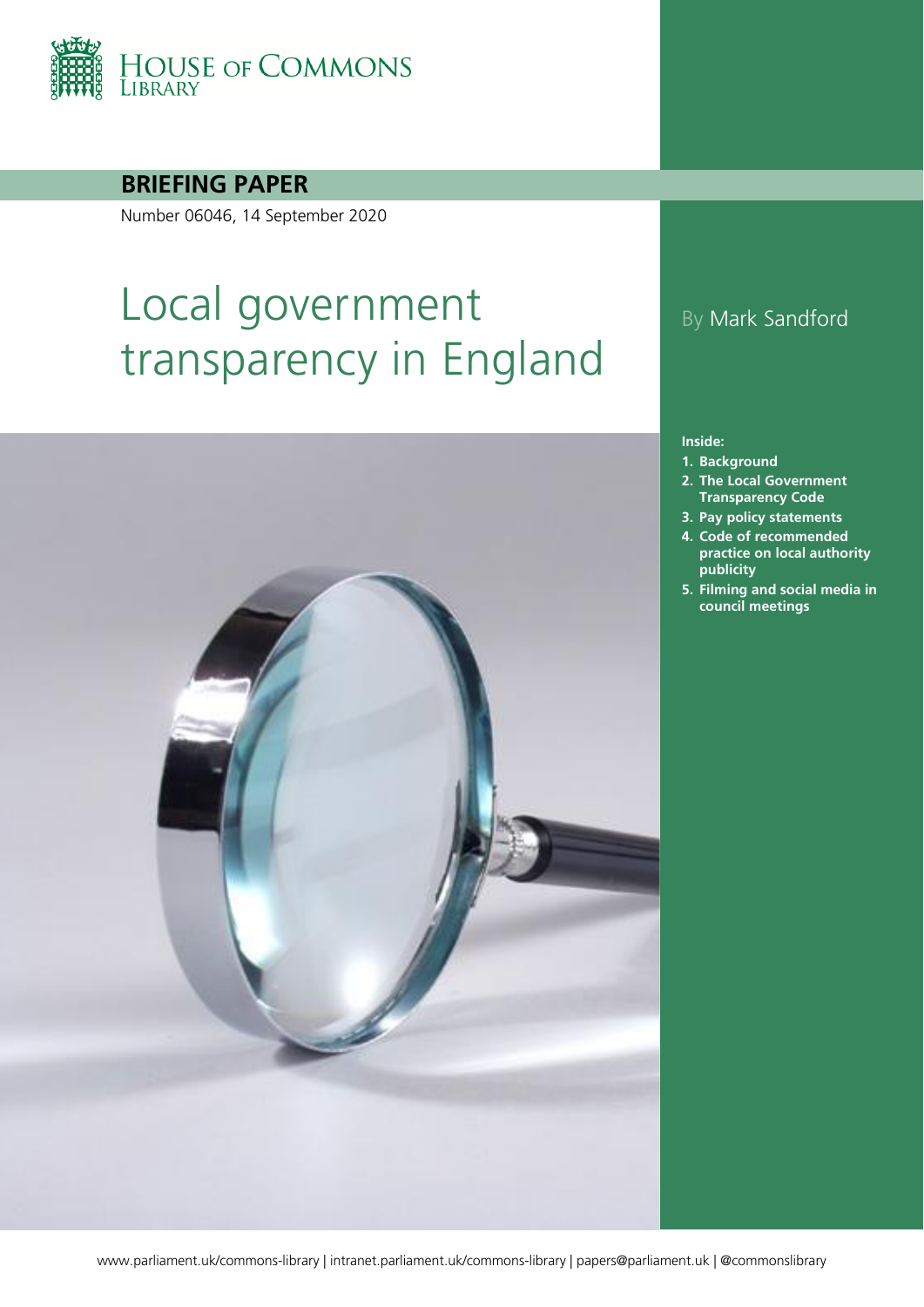# **Contents**

| <b>Summary</b>                                                                                                                                   |                          |
|--------------------------------------------------------------------------------------------------------------------------------------------------|--------------------------|
| <b>Background</b>                                                                                                                                | 4                        |
| The Local Government Transparency Code<br>Drafting of the Code and its status as legally binding<br>Transparency code for smaller authorities    | 5<br>5<br>$\overline{7}$ |
| Pay policy statements                                                                                                                            | 9                        |
| Code of recommended practice on local authority publicity<br>Statutory notices                                                                   | 10<br>11                 |
| Filming and social media in council meetings<br>The previous regime in England<br>Filming council meetings: Scotland, Wales and Northern Ireland | 13<br>13<br>14           |
|                                                                                                                                                  |                          |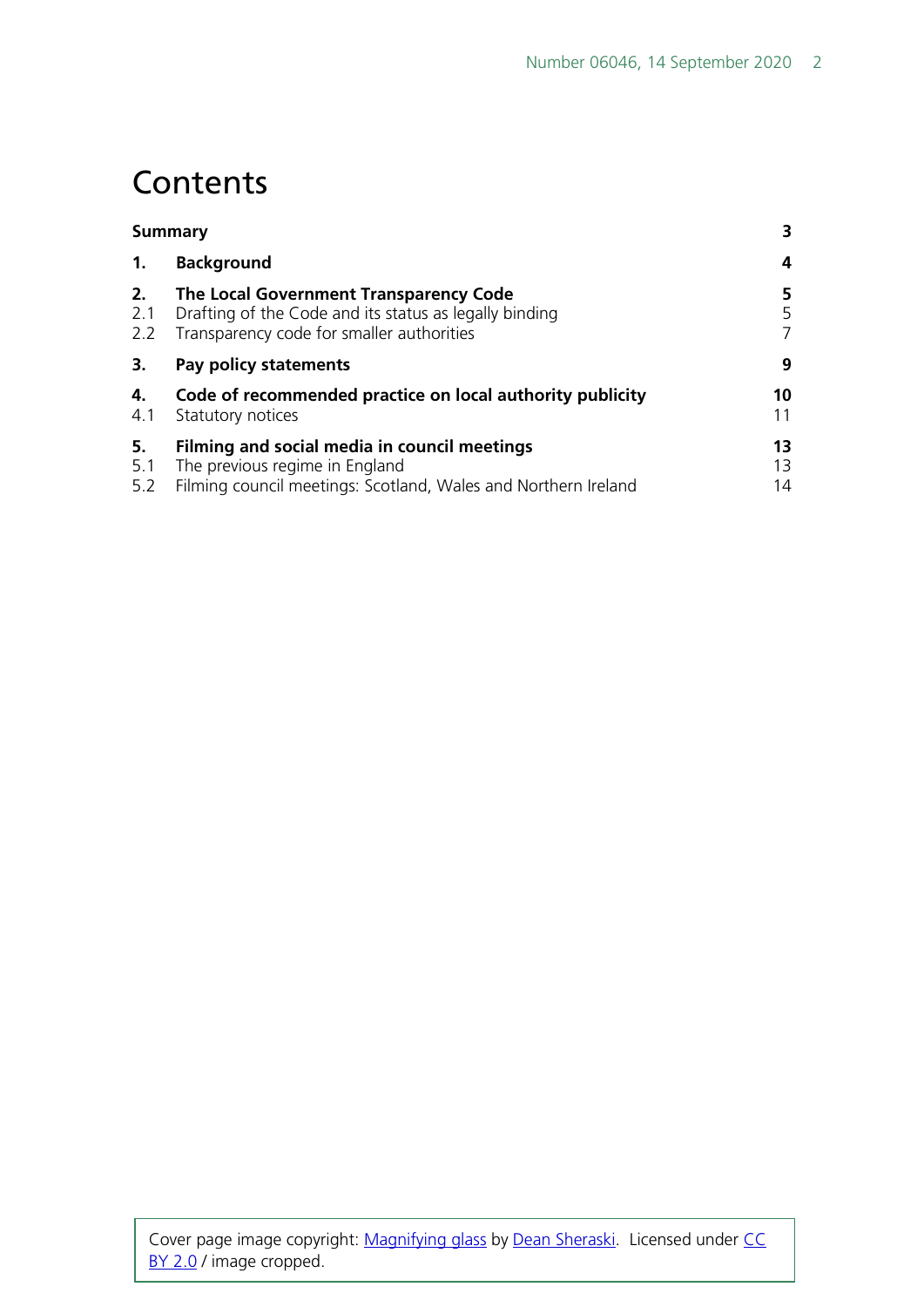# <span id="page-2-0"></span>Summary

The Coalition's Programme for Government promised to "throw open the doors of public bodies, to enable the public to hold politicians and public bodies to account".

This note provides details of the following related initiatives:

- A Code of recommended practice on local authority data transparency, setting out minimum expectations of the data to be published by local authorities. The Code has been made legally binding for most local authorities as of 31 October 2014;
- A legal requirement upon local authorities to publish 'pay policy statements', setting out the remuneration of chief officers, and the ratio between the highest-paid and lowest-paid employees;
- A revised code of recommended practice on local authority publicity, published in March 2011. The Local Audit and Accountability Act 2014 permits the Secretary of State to direct authorities to comply with the code;
- Regulations requiring local authorities to permit members of the public to film and use social media in council meetings.

The matters covered in this note apply to England only, with the exception of pay policy statements, which also apply in Wales.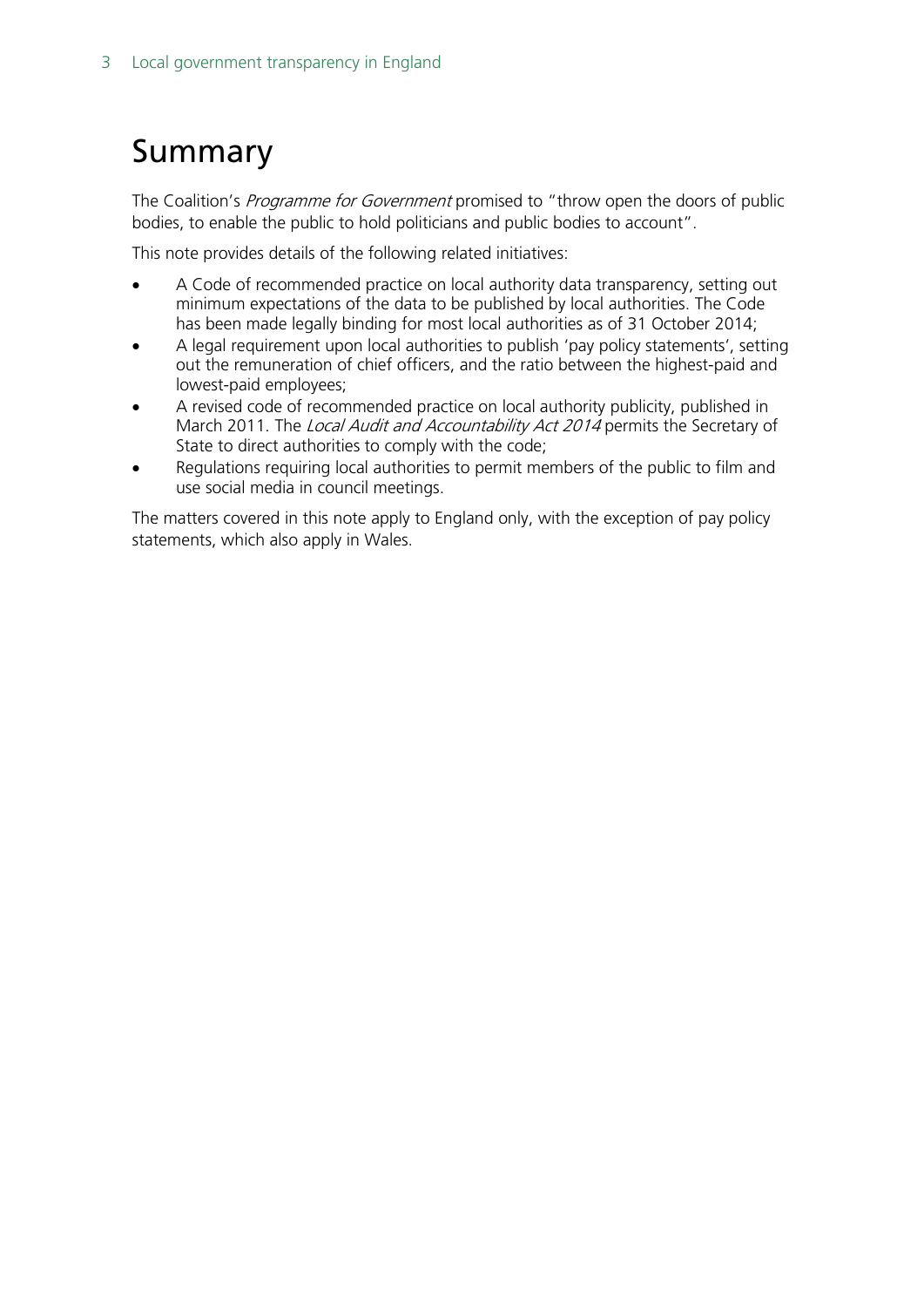# <span id="page-3-0"></span>1. Background

The 2010-15 Coalition Government's Programme for government contained a section on government transparency. This stated:

The Government believes that we need to throw open the doors of public bodies, to enable the public to hold politicians and public bodies to account. We also recognise that this will help to deliver better value for money in public spending, and help us achieve our aim of cutting the record deficit. Setting government data free will bring significant economic benefits by enabling businesses and non-profit organisations to build innovative applications and websites.<sup>[1](#page-3-1)</sup>

Among the commitments specifically affecting local authorities were the following:

We will require all councils to publish meeting minutes and local service and performance data.

We will require all councils to publish items of spending above £500, and to publish contracts and tenders in full.

We will ensure that all data published by public bodies is published in an open and standardised format, so that it can be used easily and with minimal cost by third parties.<sup>[2](#page-3-2)</sup>

[Guidance on publishing local spending data](http://data.gov.uk/blog/local-spending-data-guidance) has been produced by the Local Public Data Panel. Additionally, the Local Government Group and "key partners" (including DCLG and CIPFA) have produced "additional practical guidance" for practitioners in a set of guides covering publication of local spending data, senior salary information, and new contracts and tenders data.<sup>[3](#page-3-3)</sup>

<span id="page-3-1"></span><sup>&</sup>lt;sup>1</sup> HM Government, The Coalition: [Our programme for government,](http://webarchive.nationalarchives.gov.uk/20121015000000/http:/www.direct.gov.uk/prod_consum_dg/groups/dg_digitalassets/@dg/@en/documents/digitalasset/dg_187876.pdf) May 2010, p. 20

<span id="page-3-2"></span> $\frac{2}{3}$  Ibid., p. 21

<span id="page-3-3"></span>See the [LG Group Transparency Programme](http://lgtransparency.readandcomment.com/) website.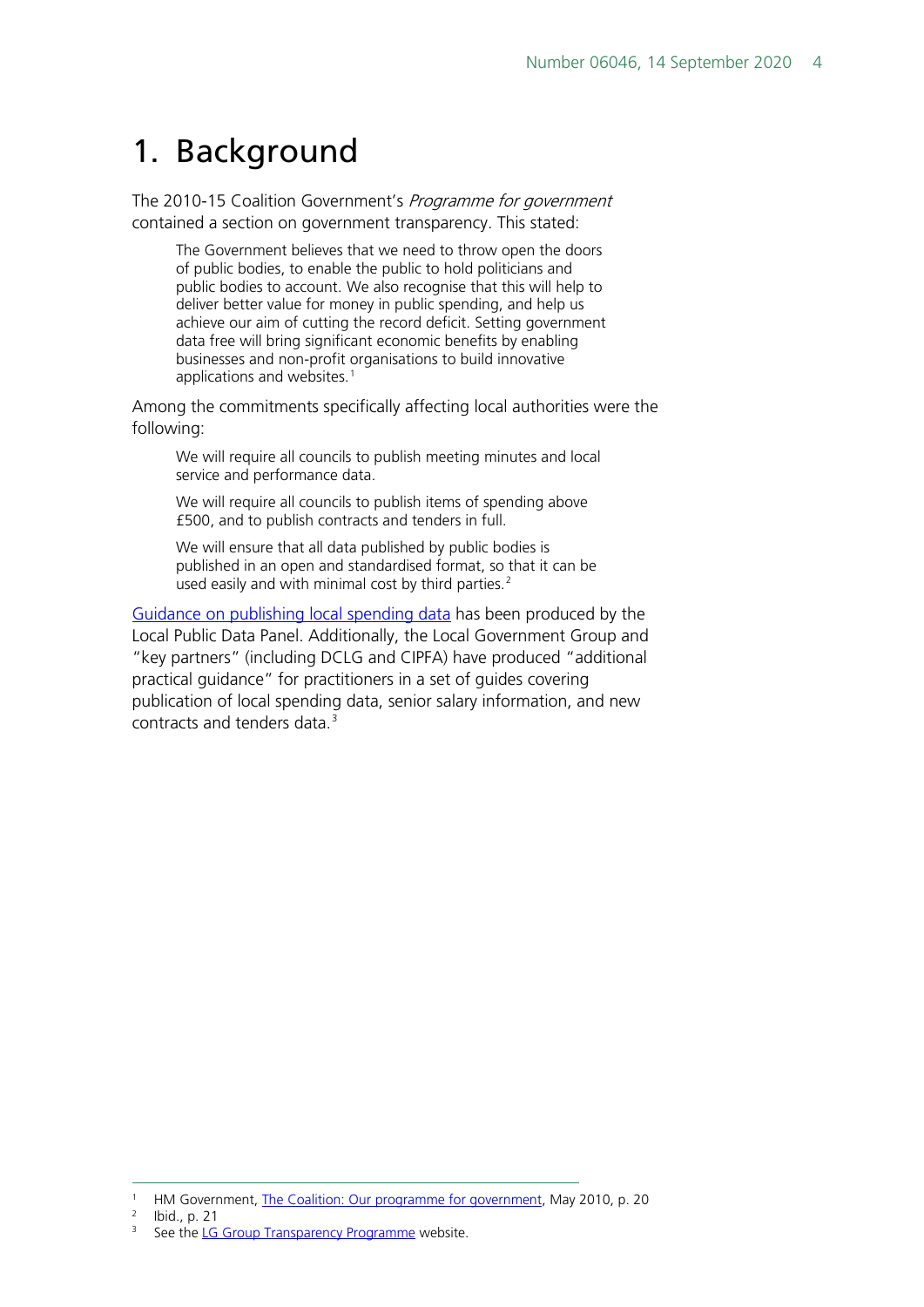# <span id="page-4-0"></span>2. The Local Government Transparency Code

#### <span id="page-4-1"></span>2.1 Drafting of the Code and its status as legally binding

The Government consulted in February 2011 on producing a code of recommended practice for local authorities on data transparency.<sup>[4](#page-4-2)</sup> Section 2 of the Local Government, Planning and Land Act 1980 provides the power to issue such a code.

The first code was published in 1988, applying to Great Britain. This code still applies in Scotland.<sup>[5](#page-4-3)</sup> The Welsh Government laid a new code before the National Assembly in 2014**. [6](#page-4-4)**

In England, a new draft code was published in October 2012, and a full Code in May 2014, with an update in October 2014.<sup>[7](#page-4-5)</sup> The current Local [Government Transparency Code](https://www.gov.uk/government/publications/local-government-transparency-code-2015) was issued in February 2015. The Code applies to local authorities in England, including combined authorities, fire and rescue authorities and National Park authorities (see page 7 of the Code for a full list); and to parish councils with either gross income or expenditure over £200,000. It does not apply to Police and Crime Commissioners.

Following a consultation in 2012-13, $8$  the Government made regulations, under section 3 of the 1980 Act, to require (rather than simply recommend) the publication of the data sets specified in part 2 of the Code.<sup>[9](#page-4-7)</sup> These regulations apply in England only, and apply to all of the categories of authority covered by the Code, with the exception of parish and town councils with either a gross income or expenditure of under £6.5 million (in practice, this means all parish and town councils); for those councils, the Code is recommended practice but not legally binding. Smaller parish and town councils are subject to a separate transparency code (see section 2.2 below).

The Government [published a consultation paper in May 2016 p](https://www.gov.uk/government/consultations/strengthening-local-government-transparency)roposing to add a small number of categories of data to those required to be published, and to require the publication of some existing categories of data in standard format. The consultation closes on 8 July 2016.

<span id="page-4-2"></span><sup>&</sup>lt;sup>4</sup> DCLG, Code of recommended practice for local authorities on data transparency:<br>consultation, February 2011.

<span id="page-4-3"></span>s See Scottish Government, *Code of recommended practice on local authority* [publicity](https://www.gov.scot/publications/local-authority-publicity-code-of-practice/), 1988

<span id="page-4-4"></span><sup>6</sup> Welsh Government, *[Code of Recommended Practice for Local Authority Publicity](https://business.senedd.wales/documents/s28757/CLA4-18-14%20-%20Paper%202.pdf)* 2014. This version shows changes from the 1988 version in track changes format,

<span id="page-4-5"></span><sup>&</sup>lt;sup>7</sup> See DCLG, **Improving Local Government Transparency**, October 2012

<span id="page-4-6"></span><sup>8</sup> DCLG, Improving Local Government Transparency: Making 'The Code of Recommended Practice for Local Authorities on Data Transparency' enforceable by [regulations,](https://www.gov.uk/government/consultations/improving-local-government-transparency) October 2012, p. 4

<span id="page-4-7"></span><sup>&</sup>lt;sup>9</sup> The current regulations are the Local Government (Transparency Requirements) [\(England\) Regulations 2015](http://www.legislation.gov.uk/uksi/2015/480/made) (SI 2015/480). They replaced the [Local Government](http://www.legislation.gov.uk/uksi/2014/2680/made)  [\(Transparency Requirements\) \(England\) Regulations 2014](http://www.legislation.gov.uk/uksi/2014/2680/made) (SI 2014/2680) as of 1 April 2015.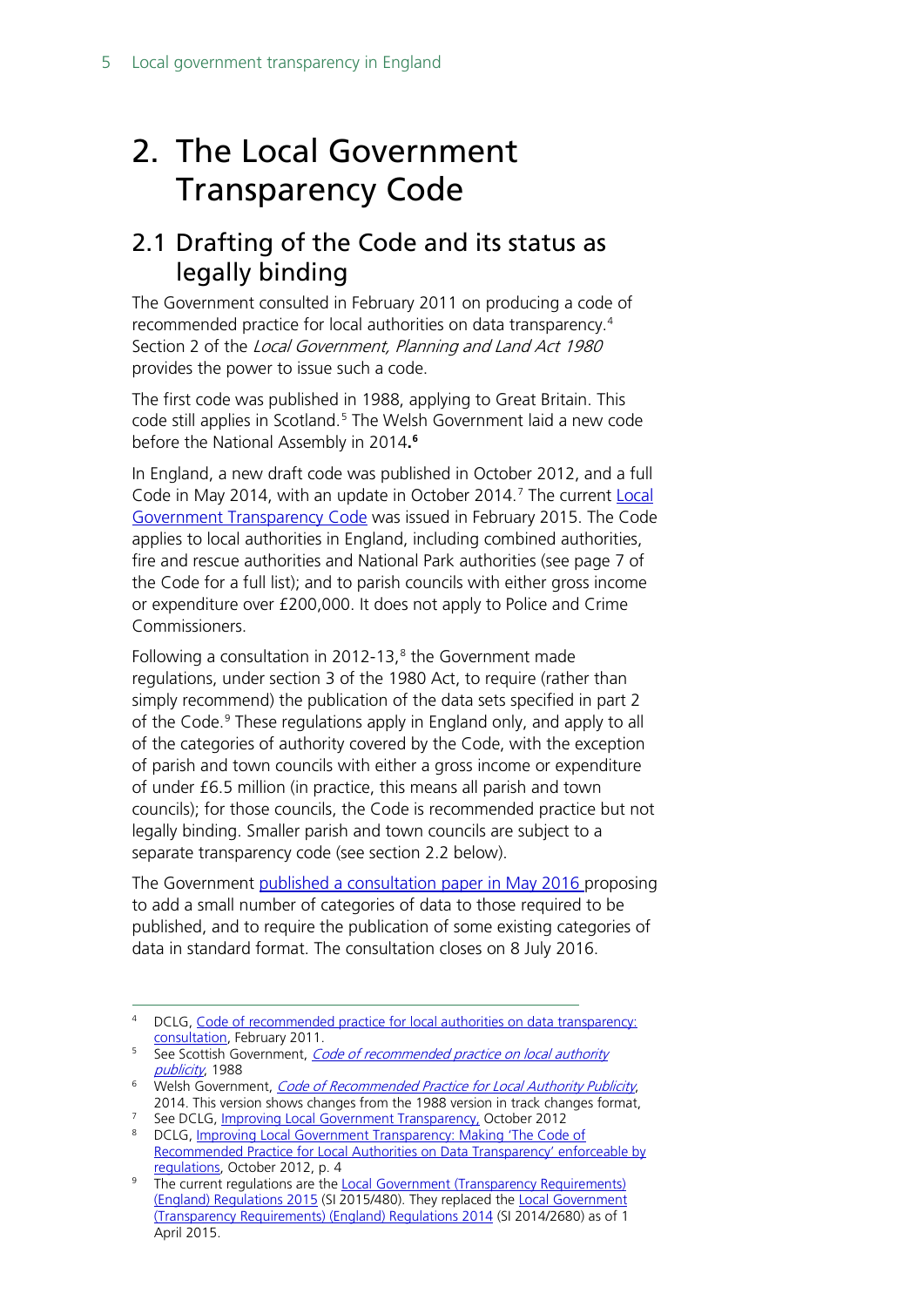The Code requires the publication of specified categories of data under the headings below. It also provides substantial detail about how the data should be presented, and what matters should be included under each heading. The following data must be published quarterly, a maximum of one month after the quarter to which it relates:

- Individual items of expenditure exceeding £500;
- Information on invitations to tender, every contract, framework agreement, commissioned activity and purchase order, with a value of over £5,000;
- Details of every transaction on a Government Procurement Card used by the authority.

The following data must be published annually:

- Data on the land and buildings assets held by the authority;
- Grants to voluntary, community and social enterprise organisations;
- The authority's organisation chart, covering the top three levels in the organisation, including salary bands;
- Details of trade union facility time: number of representatives and spending upon them;
- The number of controlled parking spaces within their area;
- Data on the value of the authority's social housing stock;
- Data on senior salaries (see section 3 below);
- The pay multiple (see section 3 below);
- The authority's constitution;
- Details of counter-fraud work;
- Details of waste contracts (this need only be published once);
- Data on parking revenues.

The final three requirements on the list were introduced in the October 2014 version of the Code.

The information is expected to be published in a format that permits it to be used easily by members of the public. The Code states:

Public data should be published in a format and under a licence that allows open re-use, including for commercial and research activities, in order to maximise value to the public. The most recent Open Government Licence published by the National Archives should be used as the recommended standard.<sup>[10](#page-5-0)</sup>

In March 2015 Kris Hopkins MP [wrote to Rother District Council,](https://www.gov.uk/government/uploads/system/uploads/attachment_data/file/414730/KH_to_Maynard_-_Transparency_Code.pdf) stating that the council had not published some of the mandatory data, whilst other categories of data were published in a way that made it difficult to access. Mr Hopkins stated that the DCLG would therefore withhold new burdens funding for data publication from the council. He also said that the council's 'approach' to data could be taken into account when determining eligibility for future grants.

At the outset of the transparency regime, the Government's response to consultation referred to the need to avoid "dumping" of data onto the public.[11](#page-5-1) This issue was also tackled by Baroness Hanham, then Minister

<span id="page-5-0"></span><sup>&</sup>lt;sup>10</sup> DCLG, [Local Government Transparency Code,](https://www.gov.uk/government/publications/local-government-transparency-code-2015) 2015, p. 22

<span id="page-5-1"></span><sup>11</sup> DCLG, [Code of recommended practice for local authorities on data transparency:](http://www.communities.gov.uk/documents/localgovernment/pdf/1985219.pdf)  [summary of responses to consultation,](http://www.communities.gov.uk/documents/localgovernment/pdf/1985219.pdf) September 2011, p.6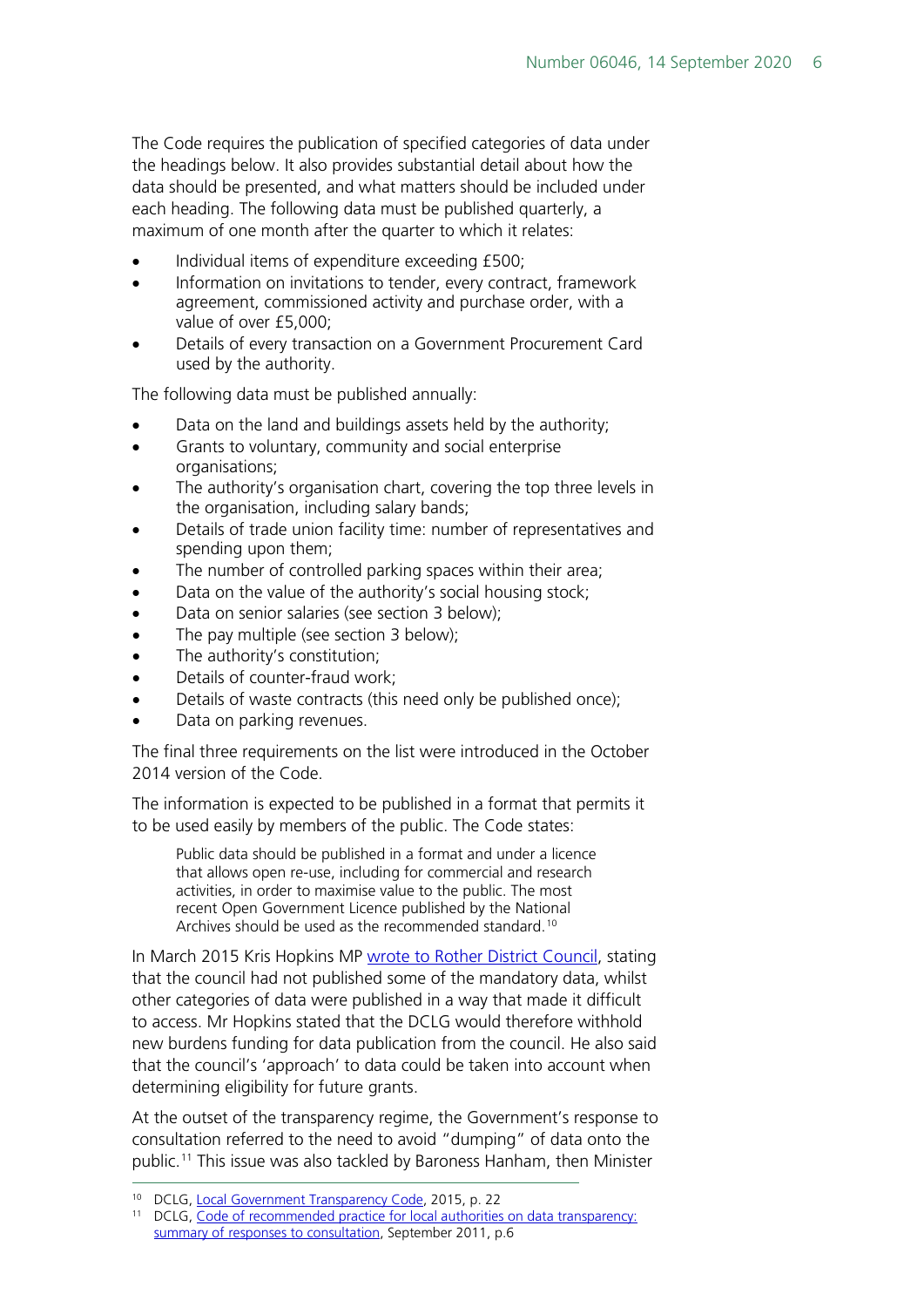for Local Government, in a speech to the Centre for Public Scrutiny Conference in November 2010:

….pages of figures on endless excel spreadsheets will mean nothing to many ordinary citizens. Councils will, rightly, want to present their data in such a way as to make it more meaningful to individuals and community groups. This is why transparency is integral to the Big Society.[12](#page-6-1)

### <span id="page-6-0"></span>2.2 Transparency code for smaller authorities

In December 2014, the Government issued the Transparency Code for [smaller authorities.](https://www.gov.uk/government/uploads/system/uploads/attachment_data/file/388541/Transparency_Code_for_Smaller_Authorities.pdf) This Code, like the February 2015 one for larger councils, is issued under section 2 of the 1980 Act. It applies to parish councils, charter trustees, internal drainage boards and port health authorities with a 'turnover' (i.e. the higher of their income and expenditure) of under £25,000. It takes into account the limited requirements for routine audit for these councils.

This code requires annual publication of the following:

- a. all items of expenditure above £100;
- b. end of year accounts;
- c. annual governance statement;
- d. internal audit report;
- e. details of public land and building assets;
- f. agendas, approved minutes and papers of formal meetings; and
- g. list of councillor or member responsibilities.[13](#page-6-2)

Meeting minutes and papers must be published in draft (if not yet approved) a maximum of one month after the meeting to which they relate. Agendas must be published at least three days in advance of the meeting to which they relate.

The information must be published by 1 July each year at the latest; items relating to agendas and minutes must be published more frequently.[14](#page-6-3) The information must be published electronically: if the parish council has no website, it can use the website of its billing authority (the district or unitary authority).

The publication of this Code follows two separate consultations which ran during 2014.<sup>[15](#page-6-4)</sup> Its requirements are mandatory on the relevant councils. The requirements will not apply to parish meetings.[16](#page-6-5)

<span id="page-6-1"></span><sup>&</sup>lt;sup>12</sup> Baroness Hanham, Speech to Centre for Public Scrutiny Conference: Implications of [new government,](http://www.communities.gov.uk/speeches/newsroom/1765639) 10 November 2010

<span id="page-6-2"></span><sup>13</sup> DCLG, [Transparency code for smaller authorities,](https://www.gov.uk/government/uploads/system/uploads/attachment_data/file/388541/Transparency_Code_for_Smaller_Authorities.pdf) December 2014, p. 6

<span id="page-6-3"></span><sup>&</sup>lt;sup>14</sup> See the Local Government (Transparency) (Descriptions of Information) (England) [Order 2015](http://www.legislation.gov.uk/uksi/2015/471/made) (SI 2015/471)

<span id="page-6-4"></span><sup>&</sup>lt;sup>15</sup> See DCLG, [Local Audit](https://www.gov.uk/government/uploads/system/uploads/attachment_data/file/324239/Local_Audit_Consultation3.pdf), June 2014, pp.57-65; DCLG, Consultation on a draft [transparency code for parish councils with a turnover not exceeding £25,000,](https://www.gov.uk/government/uploads/system/uploads/attachment_data/file/287921/140306_Consultation_on_a_draft_transparency_code_for_parish_councils.pdf) March 2014

<span id="page-6-5"></span> $16$  A 'parish meeting' is a statutory annual meeting in each parish: the term does not refer to the meeting(s) of parish councils. Some parishes have no separate council, only a parish meeting with an elected chair.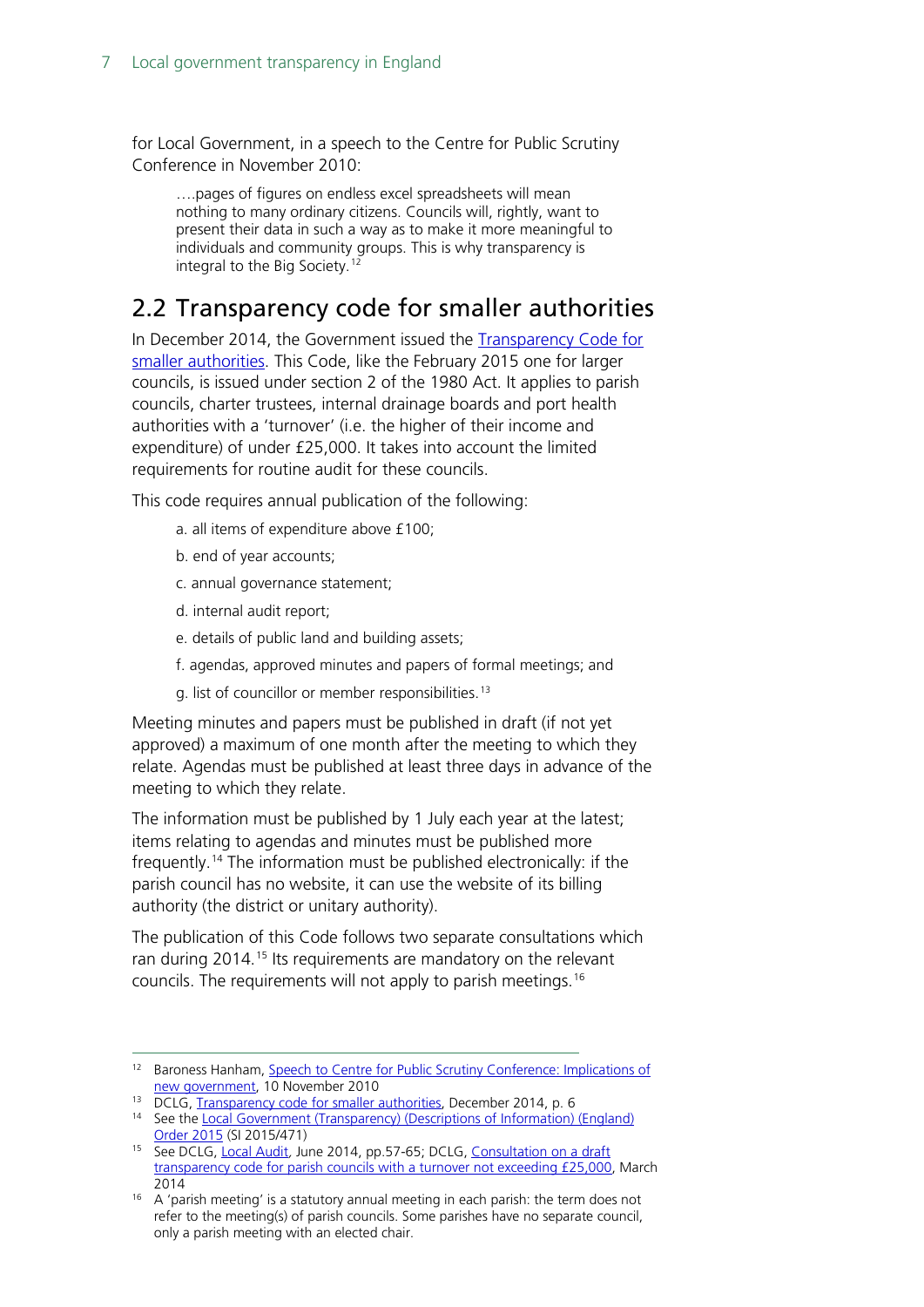Parish councils with a 'turnover' of between £25,000 and £200,000 will be expected to follow the Local Government Transparency Code described in section 2.1 above, but are not legally required to do so.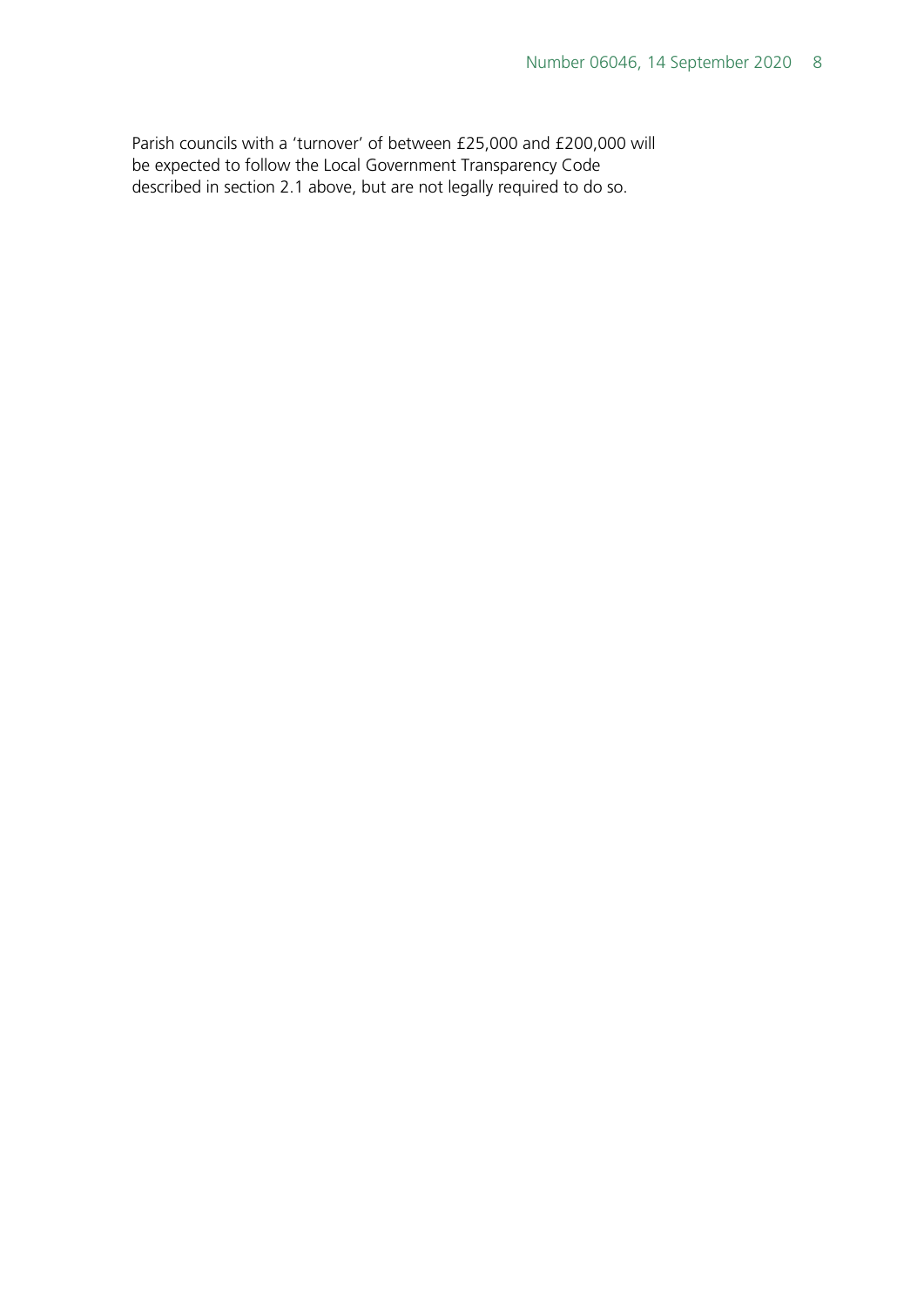# <span id="page-8-0"></span>3. Pay policy statements

Sections 38-43 of the **Localism Act 2011** require local authorities to prepare and publish a pay policy statement for each financial year. This must be approved by a resolution of the authority before it comes into force. The statement must set out the authority's policy on remuneration of its chief officers – including any policy on bonuses and performance-related pay – and remuneration of its lowest-paid employees. This requirement applies in England and Wales.

Alongside the authority's policy on the pay of its highest and lowest earners, the 'pay multiple'– the ratio between the highest salary and the median salary of the local authority's workforce – should also be published.[17](#page-8-1) The 2011 Act does not require individuals' salaries to be published, but schedule 1 of the **Accounts and Audit (England)** [Regulations 2015](http://www.legislation.gov.uk/uksi/2015/234/contents/made) (SI 2015/234) requires publication of the number of staff paid over £50,000, in salary bands of £5,000, and individual (anonymised) salaries of staff paid over £150,000.[18](#page-8-2) Government guidance on pay policy statements states that "authorities should consider how the information in their pay policy statements fits with that data on pay and reward that they publish separately".[19](#page-8-3)

The DCLG guidance, applying to England, also recommends that salaries of over £100,000 should be subject to a vote in full council; that information about chief officers' remuneration should be included in the pay policy statement; and that the pay policy statement should be accessible on the local authority's website.<sup>[20](#page-8-4)</sup> The quidance also states:

Each local authority is an individual employer in its own right and has the autonomy to make decisions on pay that are appropriate to local circumstances and which deliver value for money for local taxpayers. The provisions in the Act do not seek to change this or to determine what decisions on pay should be taken or what policies that individual employing authorities should have in place. Rather, they only require that authorities are more open about their own local policies and how their local decisions are made.<sup>[21](#page-8-5)</sup>

Similar guidance was issued by the Welsh Government in February 2014.[22](#page-8-6)

<span id="page-8-2"></span><span id="page-8-1"></span><sup>&</sup>lt;sup>17</sup> DCLG, [Local Government Transparency Code,](https://www.gov.uk/government/publications/local-government-transparency-code-2015) 2015, paragraphs 51-52.<br><sup>18</sup> These requirements are not found in the equivalent *Accounts and Audit (Wales)* [Regulations 2014](http://www.legislation.gov.uk/wsi/2014/3362/made) (SI 2014/3362).

<span id="page-8-3"></span><sup>&</sup>lt;sup>19</sup> DCLG, Openness and accountability in local pay: quidance under section 40 of the [Localism Act,](https://www.gov.uk/government/uploads/system/uploads/attachment_data/file/5956/2091042.pdf) 2012, p. 7

<sup>20</sup> Ibid., p.6

<span id="page-8-5"></span><span id="page-8-4"></span><sup>21</sup> Ibid., pp.4-5

<span id="page-8-6"></span><sup>&</sup>lt;sup>22</sup> See Welsh Government, [Pay accountability in local government in Wales,](http://wales.gov.uk/topics/localgovernment/finandfunding/publications/payaccount/?lang=en) 2014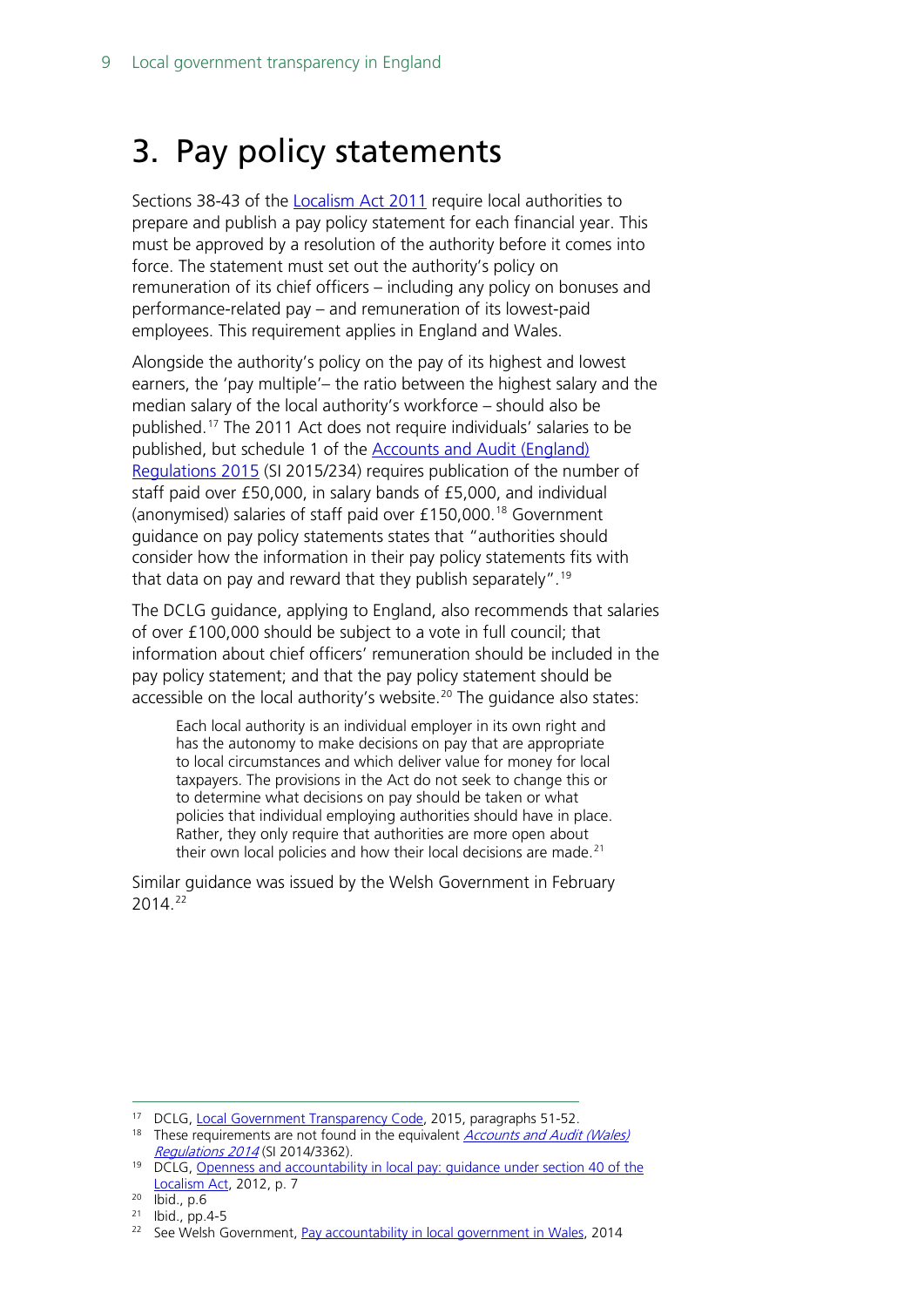# <span id="page-9-0"></span>4. Code of recommended practice on local authority publicity

The [Code of Recommended Practice on local authority publicity](https://www.gov.uk/government/publications/recommended-code-of-practice-for-local-authority-publicity) is published under section 4 of the Local Government Act 1986. The latest version was published on 31 March 2011.<sup>23</sup> It applies to England only.

The Code recommends that any publicity should be lawful; cost effective; objective; even-handed; appropriate; have regard to equality and diversity; and be issued with care during periods of heightened sensitivity (including election periods). Specifically, it states:

Local authorities should not publish or incur expenditure in commissioning in hard copy or on any website, newsletters, newssheets or similar communications which seek to emulate commercial newspapers in style or content. Where local authorities do commission or publish newsletters, newssheets or similar communications, they should not issue them more frequently than quarterly, apart from parish councils which should not issue them more frequently than monthly.<sup>[24](#page-9-2)</sup>

As of 30 March 2014, the Secretary of State has had the power to direct local authorities to comply with the Code, and to make secondary legislation requiring compliance.<sup>[25](#page-9-3)</sup> The Secretary of State is not required to believe that an authority is failing to comply with the Code in order to give a direction.

A consultation on the power to direct was published in April 2013, after it had been added to the Local Audit and Accountability Bill, entitled [Protecting the independent press from unfair competition.](https://www.gov.uk/government/consultations/protecting-the-independent-press-from-unfair-competition) The [response,](https://www.gov.uk/government/uploads/system/uploads/attachment_data/file/200751/Government_Response_to_Publicity_Code_consultation.pdf) published on 21 May 2013, noted the debate over the effects of local authority publications on local newspapers:

Whilst accepting that local newspapers are under commercial pressure, it is suggested that this is due to a variety of developments changing the reading habits of the public. In the Government's view, these arguments do not address the simple fact that if revenues are siphoned off from a fragile industry by taxpayer-backed competition, this necessarily puts the continuation of that industry at risk, in the case of local newspapers an industry vital to a healthy local democracy.[26](#page-9-4)

The powers of direction in the 2014 Act were introduced in response to accusations that some local authorities were publishing newssheets weekly, fortnightly, or monthly, and that this constituted unfair competition with local newspapers. These concerns led to the Secretary of State sending eleven local authorities proposals to direct them to [comply with the Code,](https://www.gov.uk/government/collections/code-of-practice-on-local-authority-publicity) on 26 September 2014. On 6 March 2015,

<span id="page-9-1"></span><sup>&</sup>lt;sup>23</sup> See DCLG, ["Tough new publicity rules for councils take effect today"](https://www.gov.uk/government/news/tough-new-publicity-rules-for-councils-take-effect-today), 1 April 2011. See also the report of the Communities and Local Government Select Committee, [Proposed Code of Recommended Practice on Local Authority Publicity,](http://www.publications.parliament.uk/pa/cm201011/cmselect/cmcomloc/666/666.pdf) HC 666<br>2010-12, 24 January 2011.

<span id="page-9-2"></span><sup>&</sup>lt;sup>24</sup> DCLG, [Code of recommended practice on local authority publicity,](https://www.gov.uk/government/uploads/system/uploads/attachment_data/file/5670/1878324.pdf) 2011, p.5

<span id="page-9-3"></span><sup>&</sup>lt;sup>25</sup> The powers are in section 39 of the *Local Audit and Accountability Act 2014*. No regulations have been made under these powers at the time of writing.

<span id="page-9-4"></span><sup>&</sup>lt;sup>26</sup> DCLG, Protecting the independent press from unfair competition: Government [response to the consultation](https://www.gov.uk/government/consultations/protecting-the-independent-press-from-unfair-competition), May 2013, p.8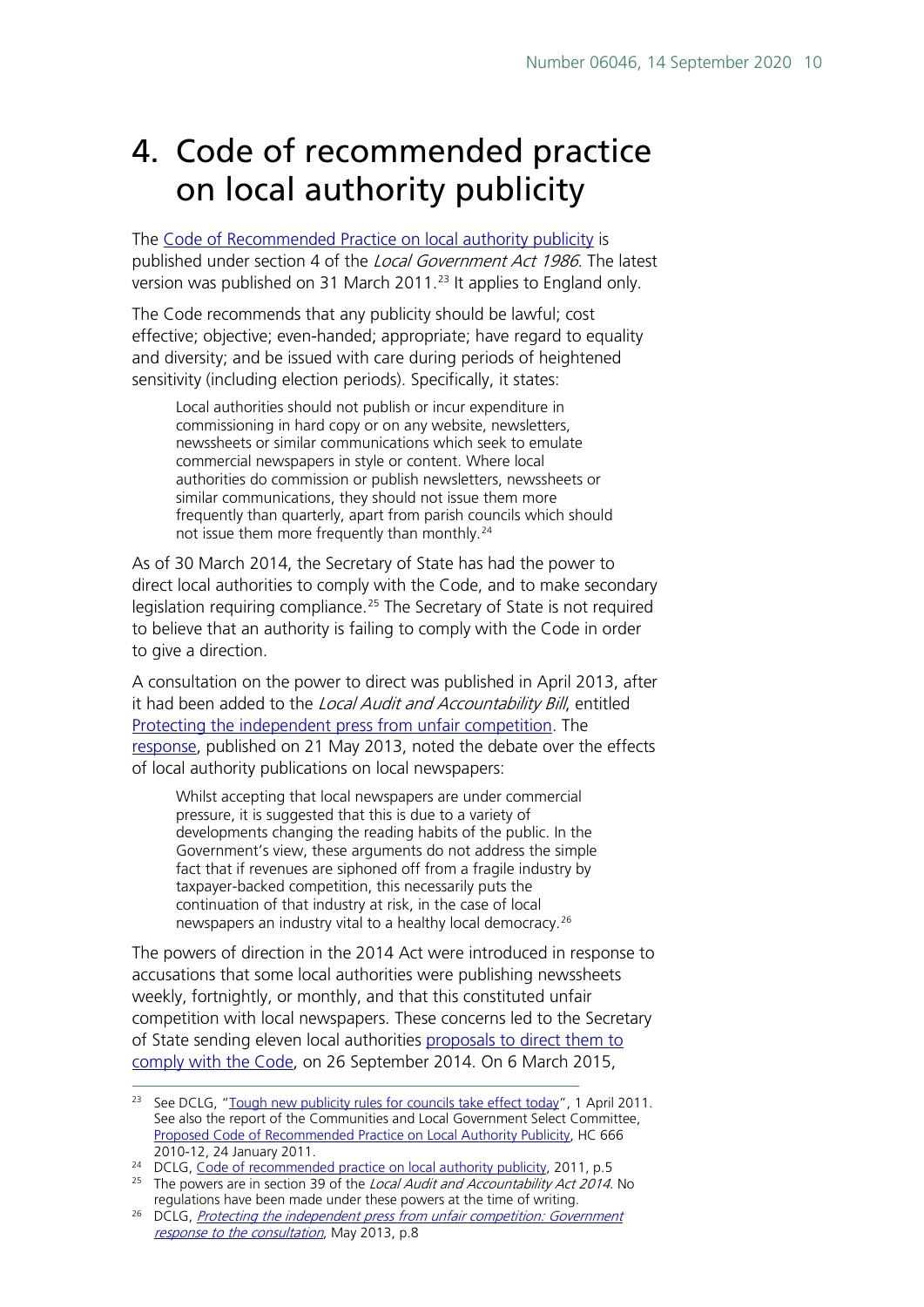[Greenwich was sent a further letter](https://www.gov.uk/government/publications/notice-of-a-direction-to-the-royal-borough-of-greenwich-council) directing it to comply with the Code; similar letters to Hackney, Newham and Waltham Forest were sent on 11 March 2015.<sup>[27](#page-10-1)</sup> After launching a judicial review of the Secretary of State's decision to direct, Greenwich agreed in January 2016 to publish their newspaper only four times a year as of June 2016. Further letters were sent to Hackney, Newham and Waltham Forest on 2 December 2016, directing them to comply with the Code by 31 January 2017. The letters also included details of the discussions between the Government and the authorities concerned. Further directions were issued to Hackney and Waltham Forest in November 2017.

The Welsh Government initially published a code of recommended practice on local authority publicity, under the 1986 Act, in 2001. This was [revised, following consultation,](http://gov.wales/topics/improvingservices/publications/local-authority-publicity-wales/?lang=en) in 2014. The power to direct authorities to comply with the Code does not apply in Wales.

### <span id="page-10-0"></span>4.1 Statutory notices

The debate over the frequency of publication of local authority newssheets became associated with debates regarding the future of statutory notices. Statutory notices are legal requirements, located in many different Acts, to publish information about specific matters of public interest. Examples include planning applications; details of councillors' allowances; and the creation and closure of footpaths.

In the last few years, there has been pressure from the Local Government Association and others to repeal these provisions en bloc, substituting them with provisions permitting councils to choose to publish the relevant information in online form.<sup>[28](#page-10-2)</sup> It has been suggested that this change would save several million pounds across England. This issue was raised in debates on the Local Audit and Accountability Bill [2013-14](http://services.parliament.uk/bills/2013-14/localauditandaccountability/stages.html). Lord Tope tabled an amendment to the Bill which would have removed any requirement to publish a statutory notice in a newspaper, instead leaving the best method of publishing statutory notices to the judgement of the local authority.<sup>[29](#page-10-3)</sup>

In July 2013, the Local Government Chronicle reported that the Secretary of State, Eric Pickles, had told a private meeting at the LGA conference that the requirement to publish statutory notices in newspapers would be ended "in two years' time".<sup>[30](#page-10-4)</sup> DCLG announced in July 2014 that some pilots of future methods for statutory notice publication would take place, confirmed via an invitation issued in December 2014.<sup>[31](#page-10-5)</sup> The aims of the pilots were to be to increase the

<span id="page-10-1"></span><sup>&</sup>lt;sup>27</sup> See also House of Commons [HCWS337 2014-15;](http://www.parliament.uk/business/publications/written-questions-answers-statements/written-statement/Commons/2015-03-03/HCWS337/) [HCWS364 2014-15.](http://www.parliament.uk/business/publications/written-questions-answers-statements/written-statement/Commons/2015-03-10/HCWS364/) In late 2014 the Secretary of State appointed commissioners to run a number of services in Tower Hamlets, following allegations of poor practice in grant-making and accounting procedures.

<span id="page-10-2"></span><sup>&</sup>lt;sup>28</sup> See, for instance, [written evidence submitted by the Local Government Association](http://www.publications.parliament.uk/pa/cm201314/cmpublic/deregulation/memo/db13.htm) to the Deregulation Bill 2013-14, DB13, March 2014. In this submission, the LGA estimated the cost of statutory notices at £26 million per year.

<span id="page-10-4"></span><span id="page-10-3"></span> $\frac{29}{30}$  $\frac{29}{30}$  $\frac{29}{30}$  HLDeb 26 Jun 2013 cGC233  $\frac{29}{30}$  Kaye Wiggins, "End to statutory notices in sight", [Local Government Chronicle,](http://www.lgcplus.com/briefings/corporate-core/finance/exclusive-end-to-statutory-notices-in-sight/5061078.article) 12 July 2013

<span id="page-10-5"></span><sup>&</sup>lt;sup>31</sup> DCLG, "Innovation to bring statutory notices into the 21<sup>st</sup> century", 9 July 2014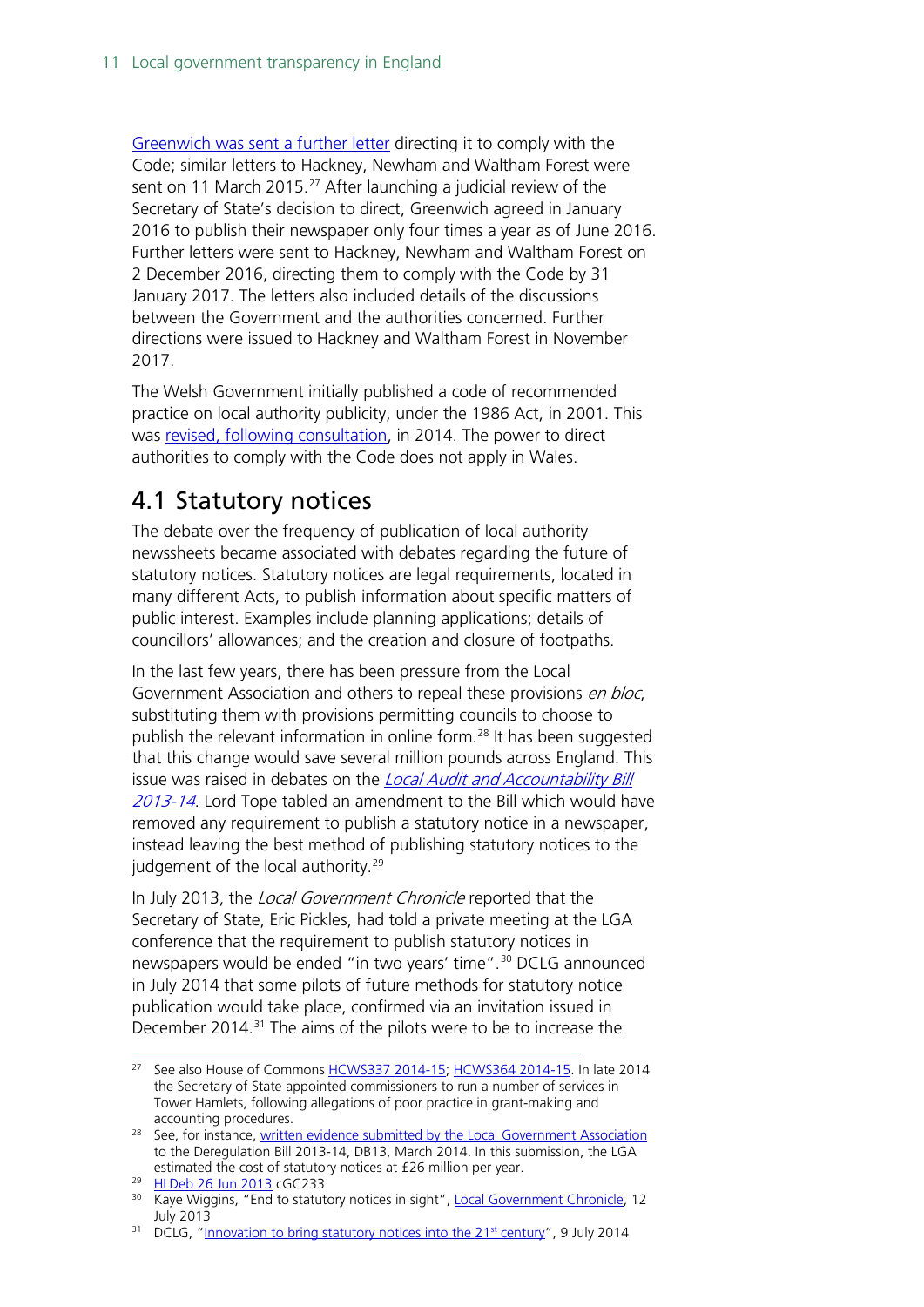accessibility of notices; increase their demand and use; increase their visibility; reduce costs; and obtain good evidence about costs, public demand, and the alternatives available.<sup>[32](#page-11-0)</sup>

The successful bidders were announced in March 2015, and the pilots ran through to November 2015. Many of the bidders were consortia formed between local councils and media organisations. A list can be [found on the DCLG website.](https://www.gov.uk/government/uploads/system/uploads/attachment_data/file/412935/Pilot_Areas.pdf) No outcomes from the pilots have been announced.

<span id="page-11-0"></span><sup>&</sup>lt;sup>32</sup> See DCLG, **Statutory Notices for the 21st Century: Invitation to express an interest in** [becoming a pilot,](https://www.gov.uk/government/uploads/system/uploads/attachment_data/file/390382/PUBLISHED_Statutory_Notice_Invitation.pdf) December 2014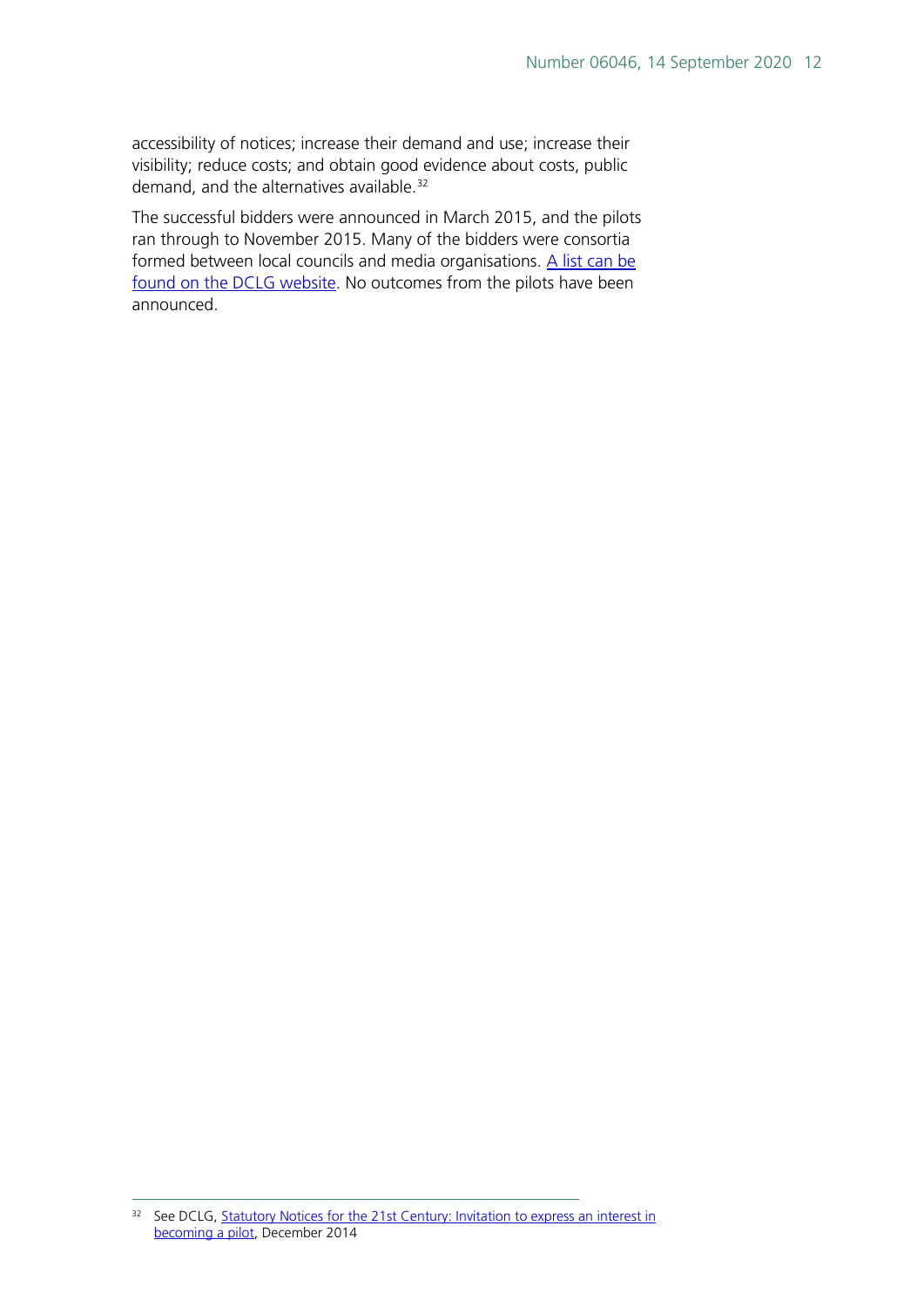# <span id="page-12-0"></span>5. Filming and social media in council meetings

In July 2014, regulations were made obliging local authorities to permit members of the public to film and use social media in council meetings. These were the [Openness of Local Government Bodies Regulations](http://www.legislation.gov.uk/uksi/2014/2095/contents/made)  [2014](http://www.legislation.gov.uk/uksi/2014/2095/contents/made) (SI 2014/2095).<sup>[33](#page-12-2)</sup> These were made under section 40 of the *Local* Audit and Accountability Act 2014, and came into force on 6 August 2014.

These regulations extend to England only. They require all local authorities, including parish and town councils, to permit filming, blogging and use of social media and to make reasonable provision for people wishing to do these things. Authorities are not required to make provision for activities that would disturb meetings e.g. live commentary on the proceedings.

### <span id="page-12-1"></span>5.1 The previous regime in England

Previously, whilst many councils permitted filming, tweeting and blogging from their meetings, others did not. The relevant legislation was section 100A of the **Local Government Act 1972**:

Nothing in this section shall require a principal council to permit the taking of photographs of any proceedings, or the use of any means to enable persons not present to see or hear any proceedings (whether at the time or later), or the making of any oral report on any proceedings as they take place.

Thus, councils were not obliged to allow filming, but were free to permit it. The 1972 Act did not oblige councils to ban filming. Neither were data protection legislation or health and safety requirements sufficient grounds in themselves to prevent a council meeting from being filmed.<sup>[34](#page-12-3)</sup>

The Government had also issued guidance, in 2011, stating that filming should be permitted:

Council meetings are public meetings. Elected representatives and council officers acting in the public sphere should expect to be held to account for their comments and votes in such meetings. The rules require councils to provide reasonable facilities for any member of the public to report on meetings. Councils should thus allow the filming of councillors and officers at meetings that are open to the public.

The Data Protection Act does not prohibit such overt filming of public meetings. Councils may reasonably ask for the filming to be undertaken in such a way that it is not disruptive or distracting to the good order and conduct of the meeting. As a courtesy, attendees should be informed at the start of the meeting that it is

<span id="page-12-2"></span><sup>&</sup>lt;sup>33</sup> See also the short debate on the regulations in the House of Lords: **HLDeb 1 Jul** [2014](http://www.publications.parliament.uk/pa/ld201415/ldhansrd/text/140701-gc0001.htm#14070159000139) cGC229-237

<span id="page-12-3"></span><sup>&</sup>lt;sup>34</sup> See ['Access to Meetings', letter from DCLG, 23 February 2011;](https://www.gov.uk/government/uploads/system/uploads/attachment_data/file/5635/1850773.pdf) DCLG, Lights, [Camera, Democracy in Action,](https://www.gov.uk/government/news/lights-camera-democracy-in-action) 2013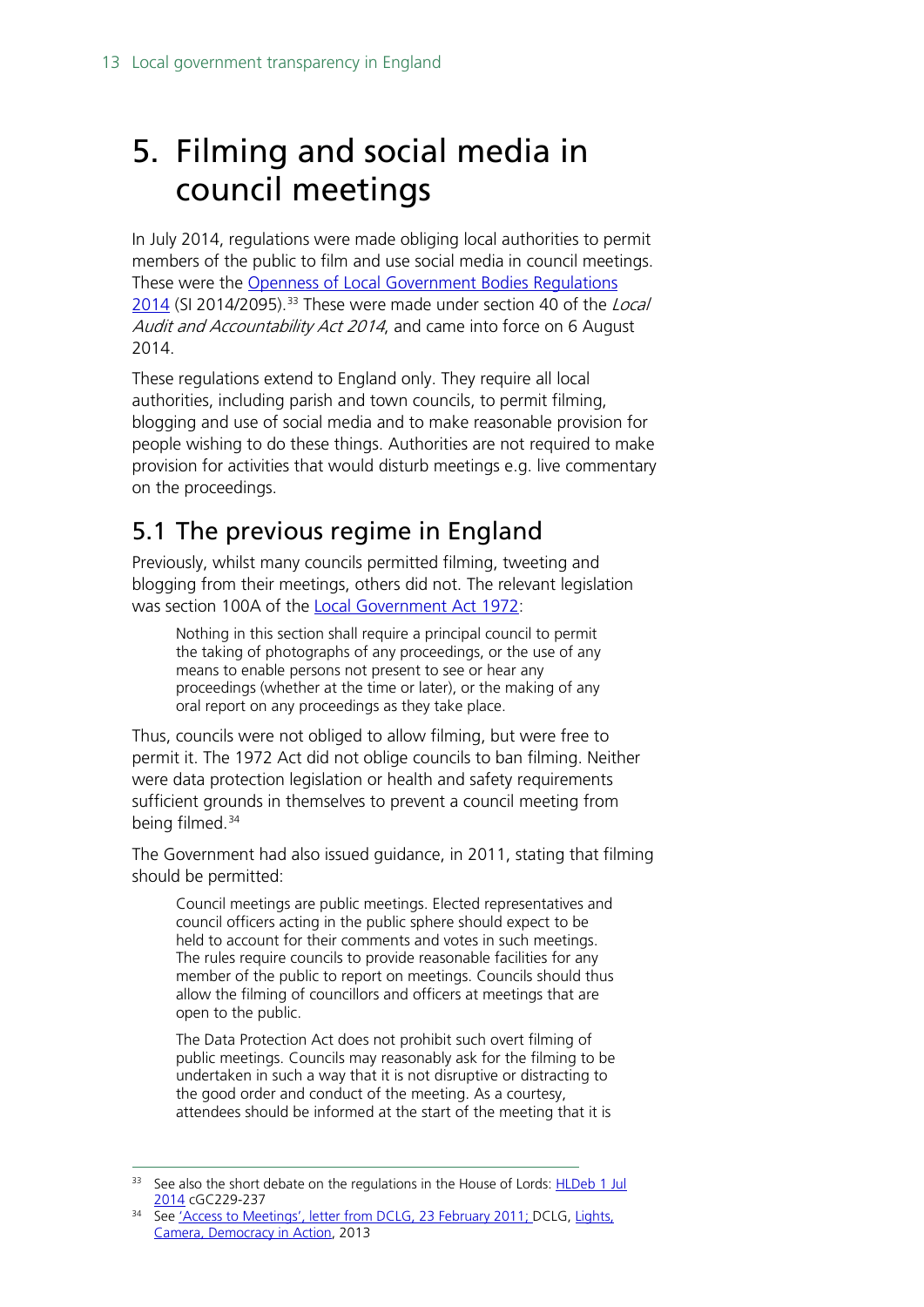being filmed; we recommend that those wanting to film liaise with council staff before the start of the meeting.

….

Similarly under the new rules there can be social media reporting of meetings. Thus bloggers, tweeters, facebook and YouTube users, and individuals with their own website, should be able to report meetings. You should ask your council for details of the facilities they are providing for citizen journalists.<sup>35</sup>

Separately, in 2012 the Government closed a legal loophole which meant that local authority cabinets were only required to admit members of the public to certain meetings.<sup>[36](#page-13-2)</sup>

### <span id="page-13-0"></span>5.2 Filming council meetings: Scotland, Wales and Northern Ireland

The Local Audit and Accountability Act 2014 only gives powers to make such regulations in England. In Scotland, Wales and Northern Ireland, the legal situation is broadly the same as that in England before the 2014 Act:

• **Wales** is still covered by the provisions of the 1972 Act (see previous section). However, the National Assembly's [Recommended Code of Practice on Local Authority Publicity for](http://gov.wales/topics/improvingservices/publications/local-authority-publicity-wales/?lang=en)  [Wales](http://gov.wales/topics/improvingservices/publications/local-authority-publicity-wales/?lang=en) encourages councils to permit filming:

Local authorities are encouraged to make arrangements for their proceedings to be made more accessible to the public by allowing them to be broadcast. This might be achieved through the authority itself carrying a live stream or recordings on the council's website or through some other internet-based medium. The Welsh Government encourages local authorities to use social media to communicate with the public.

There have been well-publicised cases of members of the public recording and broadcasting the proceedings of council meetings and the Welsh Government would urge local authorities to look favourably on this, provided those attending the meeting are aware this is taking place and other members of the public are not distracted or disturbed unduly by the process.<sup>[37](#page-13-3)</sup>

In 2013, the Welsh Government provided £40,000 to each of the 22 principal councils in Wales to allow them to webcast their meetings.

- In **Scotland,** the relevant legislation is still section 50A of the Local Government etc. (Scotland) Act 1973, which is identical to section 100A of the 1972 Act in England and Wales. The Scottish Government has no plans to change this.
- In **Northern Ireland,** there has never been an equivalent provision to section 100A of the 1972 Act in England and Wales. Section 42 of the [Local Government Act 2014](http://www.legislation.gov.uk/nia/2014/8/section/42/enacted) (an Act of the Northern Ireland Assembly) states that councils are not required to

<span id="page-13-1"></span><sup>&</sup>lt;sup>35</sup> DCLG, [Your council's cabinet: going to its meetings, seeing how it works](https://www.gov.uk/government/uploads/system/uploads/attachment_data/file/207528/Your_councils_cabinet_-_going_to_its_meetings_seeing_how_it_works.pdf), Jun 2013, p. 6

<span id="page-13-2"></span><sup>&</sup>lt;sup>36</sup> See the Local Authorities (Executive Arrangements) (Meetings and Access to [Information\) \(England\) Regulations 2012](http://www.legislation.gov.uk/uksi/2012/2089/contents/made) (SI 2012/2089).

<span id="page-13-3"></span><sup>&</sup>lt;sup>37</sup> Welsh Government, Code of Recommended Practice on Local Authority Publicity for [Wales,](http://gov.wales/docs/dpsp/publications/140814-local-authority-publicity-en.pdf) 2014, p. 8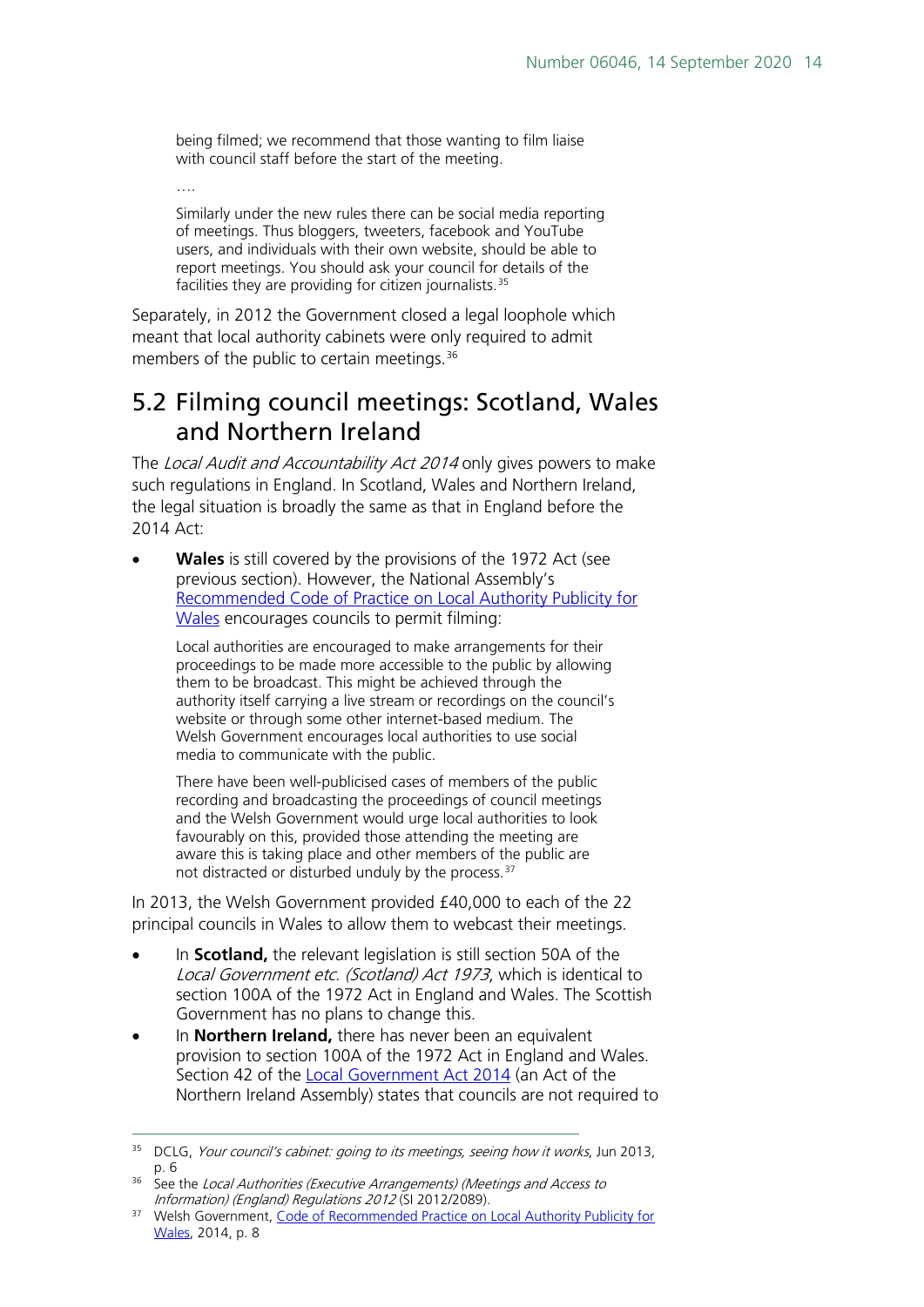permit filming and photography: however, they are required to allow the use of social media, by councillors and others present at council meetings.

Section 47 of the [Local Government Act 2014](http://www.legislation.gov.uk/nia/2014/8/section/42/enacted) requires a council to make an audio recording of all full council meetings and to place it on its website for two years. This requirement does not apply to committee meetings.